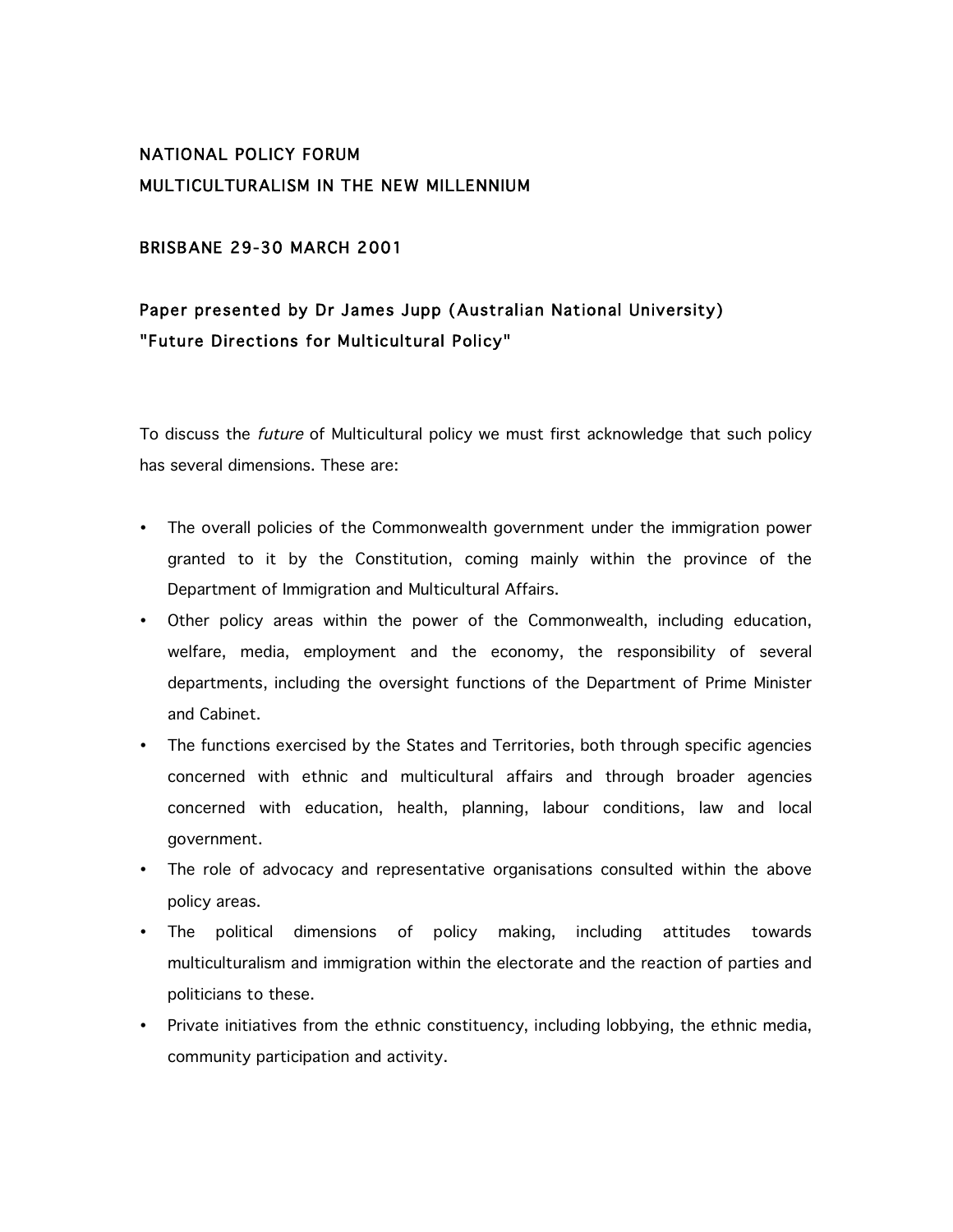- Private sector responses whether by employers, producers, consumers, advertisers, parties, unions or media.
- Professional and expert input at all levels from those concerned with relevant policy aspects.

Thus we cannot simply say "the government should do this or that" or "why don't migrants / ethnics do this or that". Multiculturalism cannot just be "abolished" as One Nation wants, but nor can it just be "consensual" as many of us thought it was a few short years ago. It is a contested area and is fluid and constantly changing in response to various forces, interests and arguments. In other words, it is profoundly political ( in the non-partisan sense).

These changes and forces include:

- The ethnic composition of society from time to time and place to place as largely determined by past, current and future immigration policy;
- The behaviour, ideology and strategies of the major political parties.
- The policies and imperatives of those bureaucracies involved in the area;
- Public opinion, media treatment and public discourse.
- Input from the ethnic constituency.
- Social changes within society at large and within the ethnic constituency.
- Influences from overseas.

To look briefly at some of these influences and their possible impact on the future:

The ethnic composition of the population since 1945 has several important characteristics which are not always understood. Australia has changed from an Anglo-Celtic society to a multicultural one but in specific ways. Many parts of Australia are still not multicultural, especially in rural areas of Queensland, New South Wales and Tasmania. In the recent Queensland elections those electorates in which One Nation got more than 20 per cent of the vote were all more than 90% Australian-born and more than 95% English-only speaking. This pattern also holds in urban areas such as Logan City in Queensland, Elizabeth in South Australia or Campbelltown in Sydney. Opposition to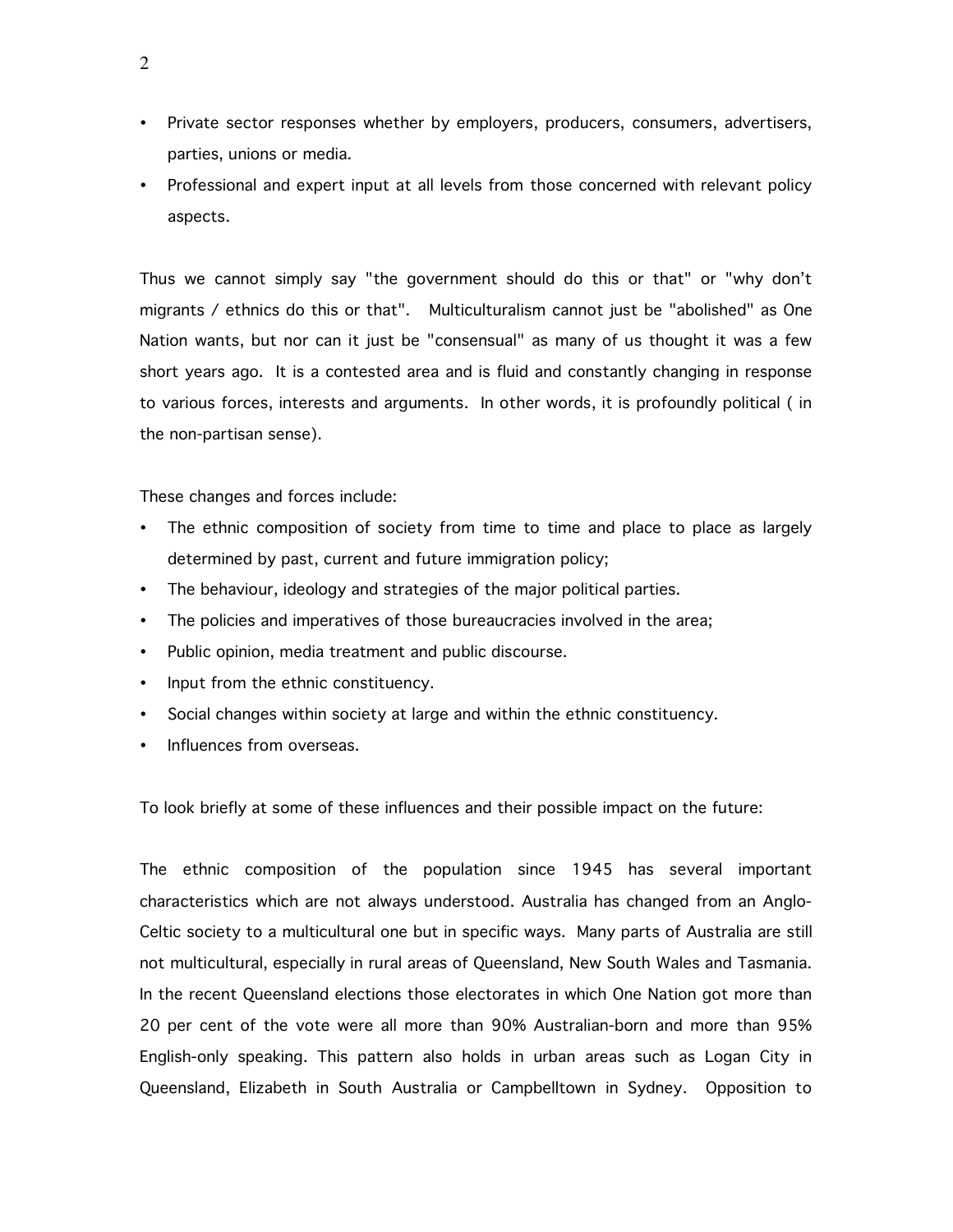multiculturalism is a reaction by those of the majority population who feel resentful about many things. Thus a major task for the future, which was not tackled properly in the past, is to explain multiculturalism to those who do not witness it in their every day lives. Too much effort has been spent on playing the record "Australia is a multicultural society" back to ethnic communities and organisations who know this already.

Apart from its very uneven spread, ethnic variety has rested on a wide range of different backgrounds. There have been three major waves of ethnic immigration over the past fifty years, creating constituencies with differing needs and demands. These are;

- The East Europeans (1949-1953 with later additions) were important in forming organisations, including the Federation of Ethnic Communities' Councils of Australia (FECCA). They were very anxious to sustain languages and cultures which they saw as threatened in their communist homelands. Even when conservatives they opposed assimilation.
- The Southern Europeans (1955-1970) were mainly urban workers recruited to expanding industry. They forged close relations with the ALP in the major cities. Their concerns were less 'cultural' ( as they were confident that their numbers would preserve their cultures ) but centred on traditional working-class concerns such as full employment and good wages.
- The Asians (1975 to the present) are varied, with two widely different poles of an educated middle-class and a much poorer and less skilled refugee population, often with little in common but brought together by their perception of increasing racism. Many became active in the ethnic movement but they did not always have the same concerns as East or South Europeans.

Many immigrants did not fit into these simple categories. But this scheme helps to explain the shifting nature of organised ethnic demands from cultural maintenance, through social justice and on to anti-racism and acceptance. Some demands are common to all, including the recognition of qualifications, family reunion, opposition to official assimilation and a need to be accepted by the majority society. Some ethnicities assimilated rapidly and visibly while others maintained their distinctiveness into the second or even third generation. To understand the future of multiculturalism it is necessary to understand the post-immigration histories and experiences of specific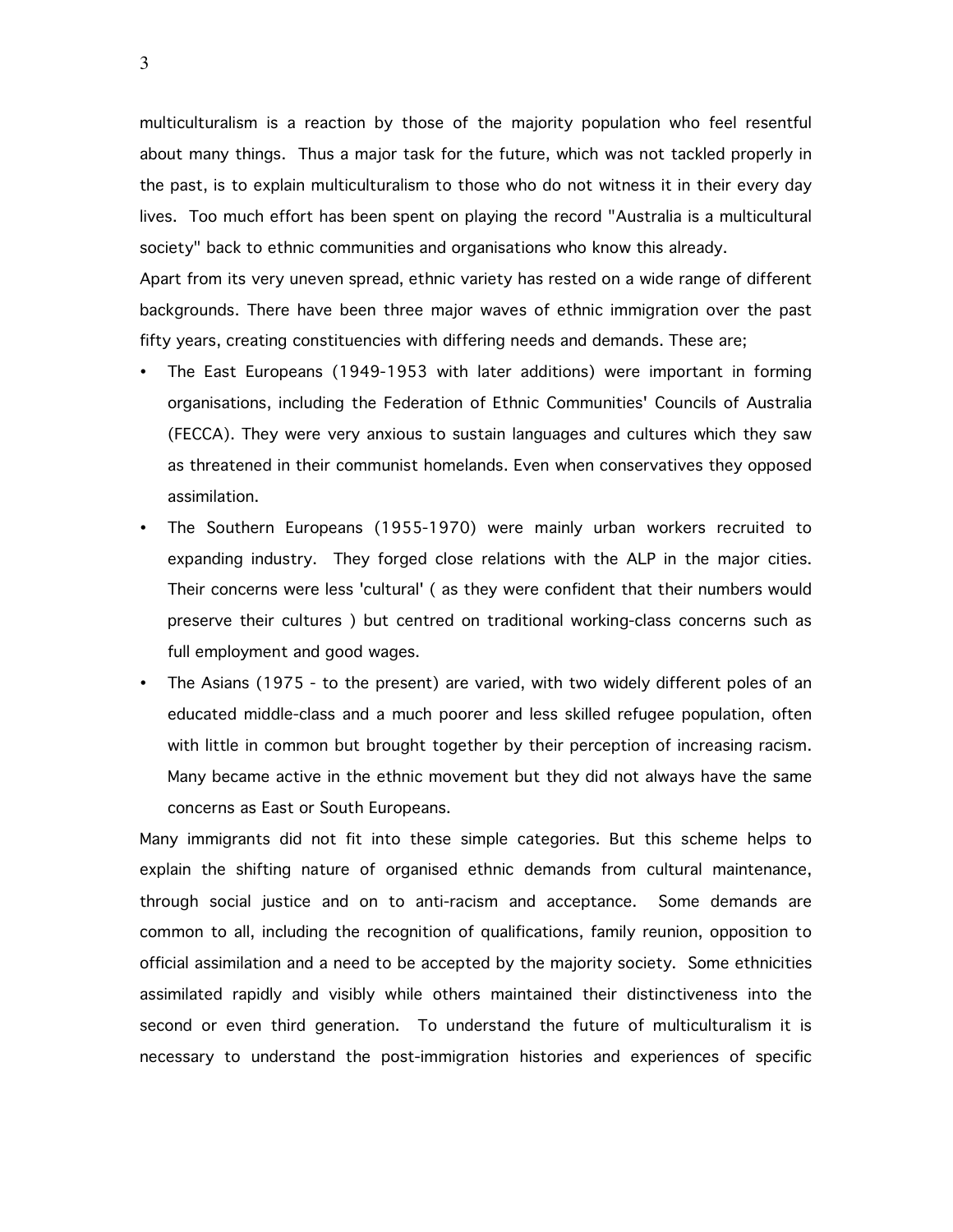ethnicities. This should be one task of any public agency created to replace the Office of Multicultural Affairs, abolished by the Howard government in 1996.

The attitudes of political parties reflect their assessment of public responses as expressed through the ballot box. They will shift in response to what they assume public opinion to be, how much pressure is applied to them from various interests, how responsive their leaders and activists are to cultural variety. With a few exceptions, mainly in Victoria and South Australia, the parties have been reluctant to change the ethnic composition of their parliamentary leadership. Attempts to change the character of preselections have been attacked as 'branch stacking' and rules have been changed to limit this avenue. All the political parties have very narrow bases and small memberships and few of them are welcoming to newcomers. Ethnic minorities are weakly represented at the parliamentary level. Those who want multiculturalism to survive and flourish have to influence the parties more actively than they do.

Much policy is made by bureaucracies and these are not necessarily more sympathetic than politicians who they formally serve. The acceptance of 'economic rationalism' is very attractive to bureaucrats who pride themselves on being planners and organisers. Unfortunately ethnicity is seen as irrelevant or marginal by most bureaucratic rationalists, reflecting the dominant thinking in post-Chicago school economics. Within the most influential bureaucracy, DIMA, the multicultural function has been reduced almost to a nullity, with few staff and a minuscule budget. This reflects the clear intention of prime minister John Howard when he expelled the Office of Multicultural Affairs from the Department of Prime Minister and Cabinet, in which Bob Hawke had placed it in 1986.

The whole system of monitoring and encouragement of which OMA was the centre has also largely been dismantled and replaced by a 'charter' which may or may not influence departments depending on their priorities. The situation varies at the State level and it would be fair to say that most effective initiatives come from that level now rather than from the Commonwealth. A priority must be the recreation of something like the OMA within the prime minister's department and thus effective.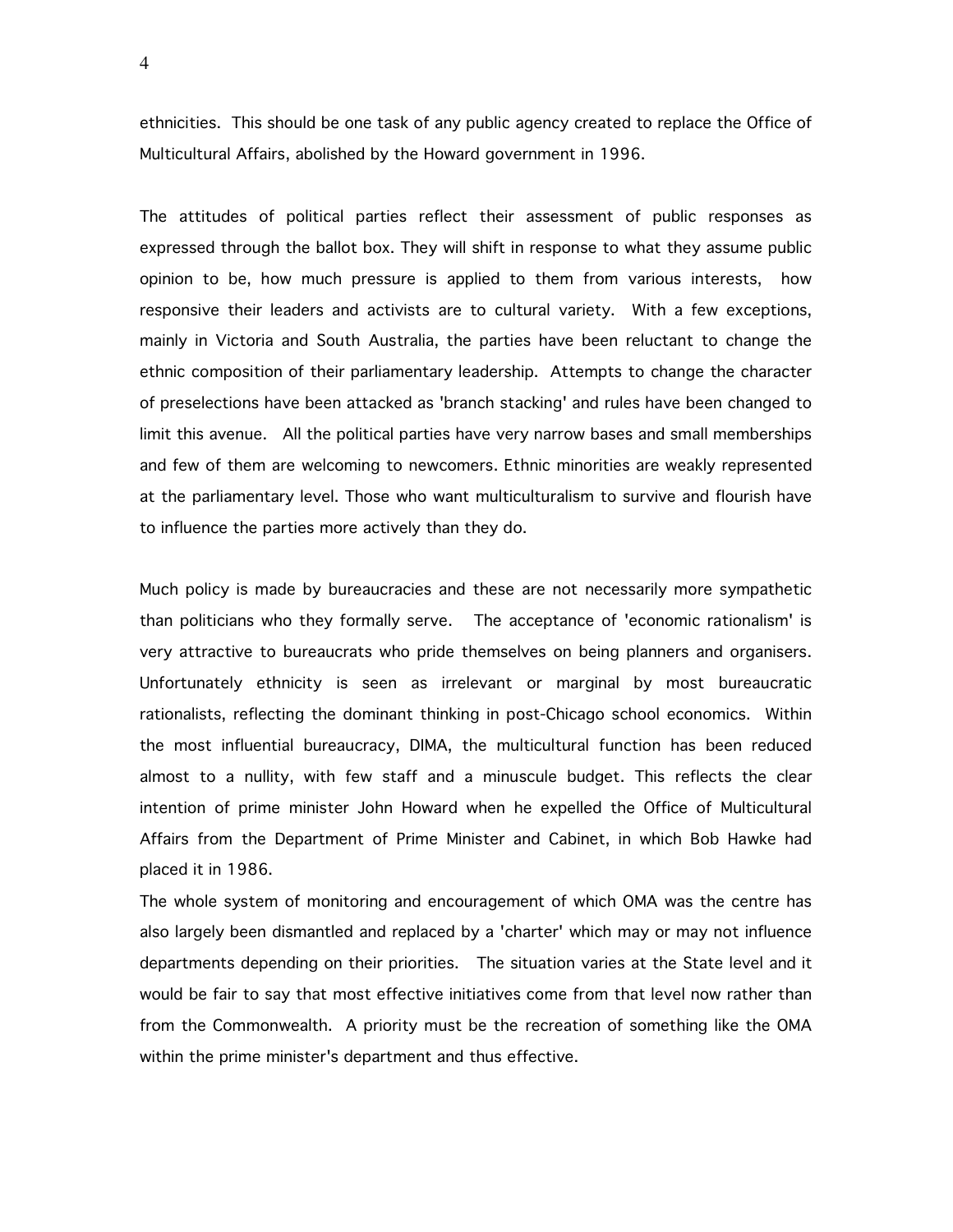Public opinion and discourse has many facets and levels from academic inputs to talkback radio. In recent years there has been a consistent and influential campaign against multiculturalism, ranging through such influences as John Howard, Geoffrey Blainey, Catherine Betts, Paul Sheehan, Graeme Campbell, Alan Jones and, needless to say, Pauline Hanson. This has been inadequately opposed and is part of an overall retreat from so-called 'political correctness' which has its origins in the United States. The 1999 agenda Australian multiculturalism for <sup>a</sup> new century: towards inclusiveness recommended that "all responsible parties, particularly those in Government and Opposition, work together so that the ongoing development of multiculturalism enjoys a (similar) consensus". For the future, there must be a consensus and those conservative forces which have been criticising for the past fifteen years must be countered by argument and organisation much more effectively than was true for the 1990s.

The future rests with all of us but a special responsibility has always been put upon the ethnic communities and their organisations. Unfortunately these are not as influential or as united as they were ten years ago, partly in response to the barrage of criticism mentioned above. In part this reflects the ageing of the European groups which have not been replaced by new immigration for more than twenty-five years. The entire ethnic political movement, with its pinnacle at FECCA, is currently in crisis and need urgent reform and invigoration. This is not uniformly true and in Queensland the years under Bjelke-Petersen forced the ECC to do something which others should also have done - to raise its own funds and stop being totally dependent on government. Few governments of any party relish funding their critics. The ethnic movement did not learn that lesson and is torn between the need to keep organisations going and the need to represent the demands of their followers. A degree of financial independence is essential and the larger ethnic communities are no longer poor. An urgent priority for the future is the invigoration of the ECCs and FECCA and the forging of effective alliances with others, and especially with indigenous organisations, on the basis of a common concern with social justice and anti-racism.

It is customary in academic consultancies to conclude that "more research needs to be done". This remains true. The level of professional research on ethnicity, immigration